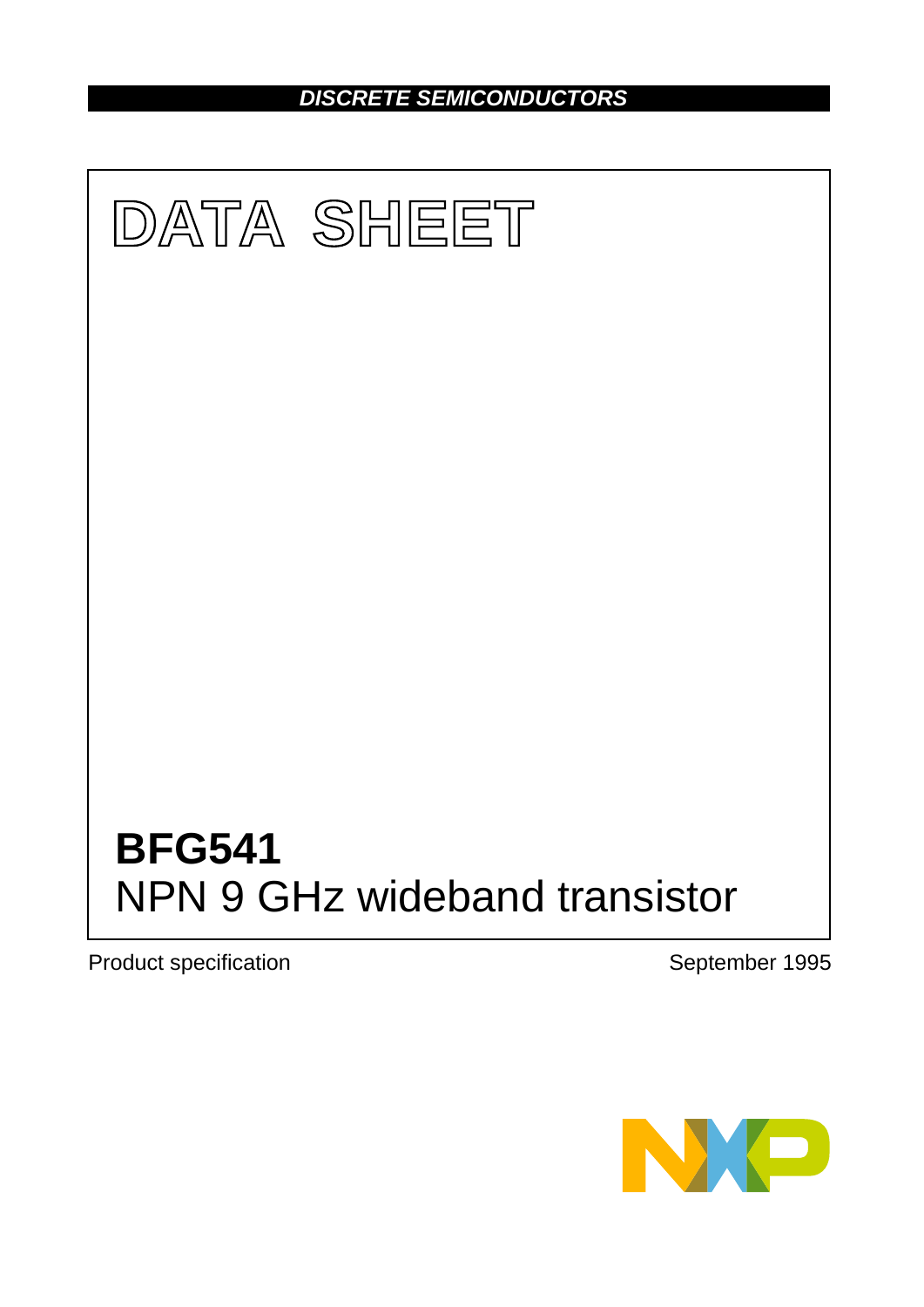### **FEATURES**

## • High power gain

- Low noise figure
- High transition frequency
- Gold metallization ensures excellent reliability.

### **DESCRIPTION**

NPN silicon planar epitaxial transistor, intended for wideband applications in the GHz range, such as analog and digital cellular telephones, cordless telephones (CT1, CT2, DECT, etc.), radar detectors, satellite TV tuners (SATV), MATV/CATV amplifiers and repeater amplifiers in fibre-optic systems.

The transistors are mounted in a plastic SOT223 envelope.

## **PINNING**





Fig.1 SOT223.

1 | |2 | |3 Top view *MSB002 - 1*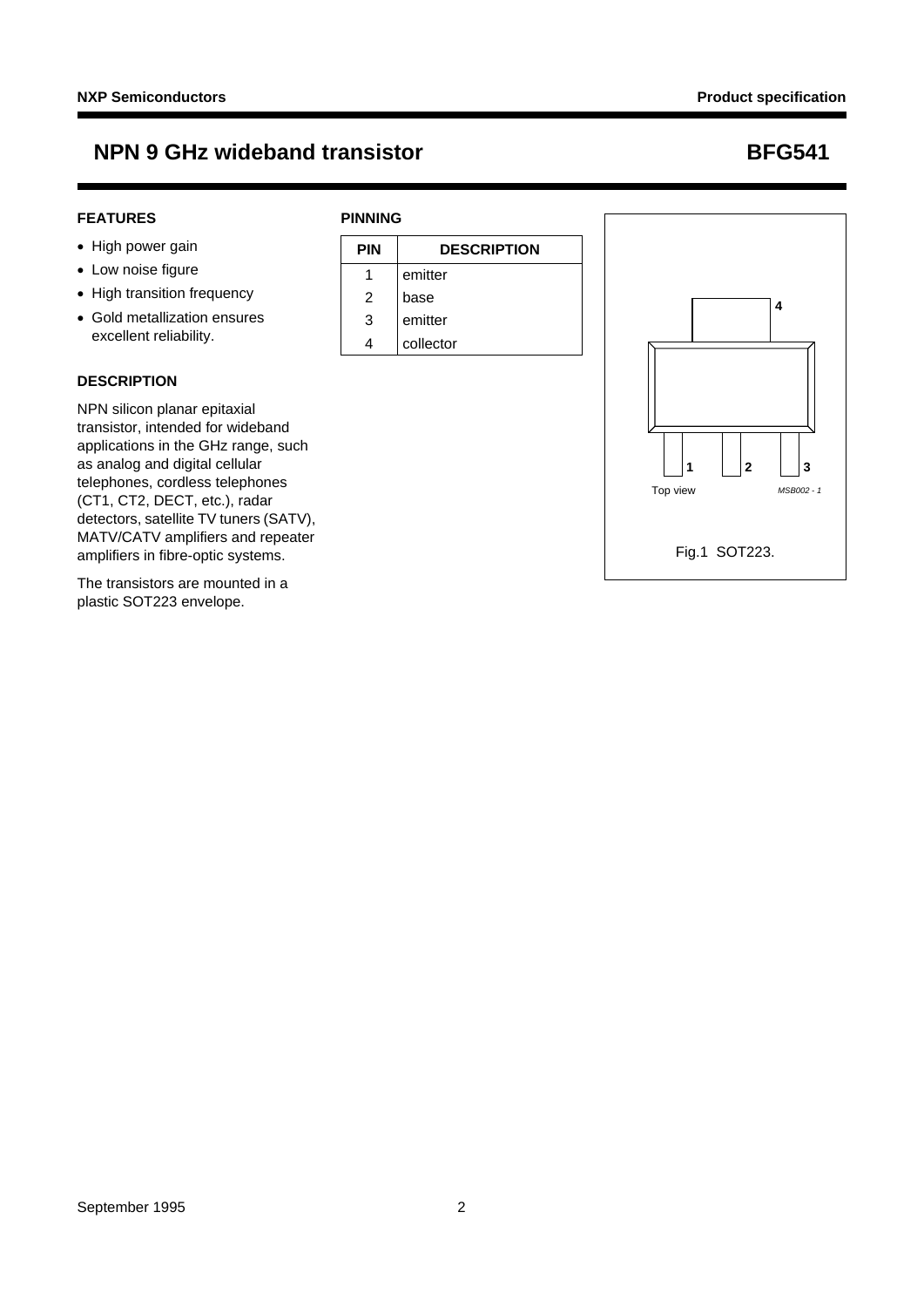### **QUICK REFERENCE DATA**

| <b>SYMBOL</b>    | <b>PARAMETER</b>                         | <b>CONDITIONS</b>                                                                                                     | MIN.                     | TYP.                     | MAX. | <b>UNIT</b>     |
|------------------|------------------------------------------|-----------------------------------------------------------------------------------------------------------------------|--------------------------|--------------------------|------|-----------------|
| V <sub>CBO</sub> | collector-base voltage                   | open emitter                                                                                                          |                          | $\overline{\phantom{0}}$ | 20   | $\vee$          |
| $V_{CES}$        | collector-emitter voltage                | $R_{BE} = 0$                                                                                                          |                          | $\overline{\phantom{0}}$ | 15   | $\vee$          |
| $I_{\rm C}$      | DC collector current                     |                                                                                                                       | $\overline{\phantom{0}}$ | $\overline{\phantom{0}}$ | 120  | mA              |
| $P_{\text{tot}}$ | total power dissipation                  | up to $T_s = 140$ °C; note 1                                                                                          |                          | $\overline{\phantom{0}}$ | 650  | mW              |
| $h_{FE}$         | DC current gain                          | $I_C = 40$ mA; $V_{CE} = 8$ V; T <sub>i</sub> = 25 °C                                                                 | 60                       | 120                      | 250  |                 |
| $C_{re}$         | feedback capacitance                     | $I_C = 0$ ; $V_{CB} = 8$ V; f = 1 MHz                                                                                 |                          | 0.7                      |      | рF              |
| $f_T$            | transition frequency                     | $I_C = 40$ mA; $V_{CE} = 8$ V; f = 1 GHz;<br>$T_{amb}$ = 25 °C                                                        | $\overline{\phantom{0}}$ | 9                        |      | <b>GHz</b>      |
| $G_{UM}$         | maximum unilateral power gain            | $I_C = 40$ mA; $V_{CF} = 8$ V; f = 900 MHz;<br>$T_{amb}$ = 25 °C                                                      | $\equiv$                 | 15                       |      | dB              |
|                  |                                          | $I_C = 40$ mA; $V_{CE} = 8$ V; f = 2 GHz;<br>$T_{amb}$ = 25 °C                                                        |                          | 9                        |      | dB              |
| $ S_{21} ^2$     | insertion power gain                     | $I_C = 40$ mA; $V_{CE} = 8$ V; f = 900 MHz;<br>$T_{amb}$ = 25 °C                                                      | 13                       | 14                       |      | dB              |
| F                | noise figure                             | $\Gamma_s = \Gamma_{\text{opt}}$ ; $I_C = 10 \text{ mA}$ ; $V_{CE} = 8 \text{ V}$ ;<br>f = 900 MHz; $T_{amb}$ = 25 °C | $\overline{\phantom{0}}$ | 1.3                      | 1.8  | dB              |
| $P_{L1}$         | output power at 1 dB gain<br>compression | $I_C = 40$ mA; $V_{CE} = 8$ V; R <sub>L</sub> = 50 $\Omega$ ;<br>f = 900 MHz; $T_{amb}$ = 25 °C                       |                          | 21                       |      | dBm             |
| ITO              | third order intercept point              | $I_C = 40$ mA; $V_{CE} = 8$ V; R <sub>L</sub> = 50 $\Omega$ ;<br>f = 900 MHz; $T_{amb}$ = 25 °C                       | $\overline{\phantom{0}}$ | 34                       |      | dB <sub>m</sub> |

## **LIMITING VALUES**

In accordance with the Absolute Maximum System (IEC 134).

| <b>SYMBOL</b>    | <b>PARAMETER</b>          | <b>CONDITIONS</b>            | MIN.                     | MAX. | <b>UNIT</b>     |
|------------------|---------------------------|------------------------------|--------------------------|------|-----------------|
| V <sub>CBO</sub> | collector-base voltage    | open emitter                 |                          | -20  |                 |
| $\rm V_{CES}$    | collector-emitter voltage | $R_{BF} = 0$                 |                          | 15   | V               |
| V <sub>EBO</sub> | emitter-base voltage      | open collector               |                          | 2.5  |                 |
| <sub>IC</sub>    | DC collector current      |                              |                          | 120  | mA              |
| $P_{\text{tot}}$ | total power dissipation   | up to $T_s = 140$ °C; note 1 |                          | 650  | mW              |
| stg              | storage temperature       |                              | $-65$                    | 150  | $^{\circ}C$     |
|                  | junction temperature      |                              | $\overline{\phantom{m}}$ | 175  | $\rm ^{\circ}C$ |

## **THERMAL RESISTANCE**

| <b>SYMBOL</b> | <b>PARAMETER</b>                                       | <b>CONDITIONS</b>                     | <b>THERMAL RESISTANCE</b> |
|---------------|--------------------------------------------------------|---------------------------------------|---------------------------|
| $R_{th}$ j-s  | thermal resistance from junction to<br>soldering point | up to T <sub>s</sub> = 140 °C; note 1 | 55 K/W                    |

### **Note**

<span id="page-2-0"></span>1.  $T_s$  is the temperature at the soldering point of the collector tab.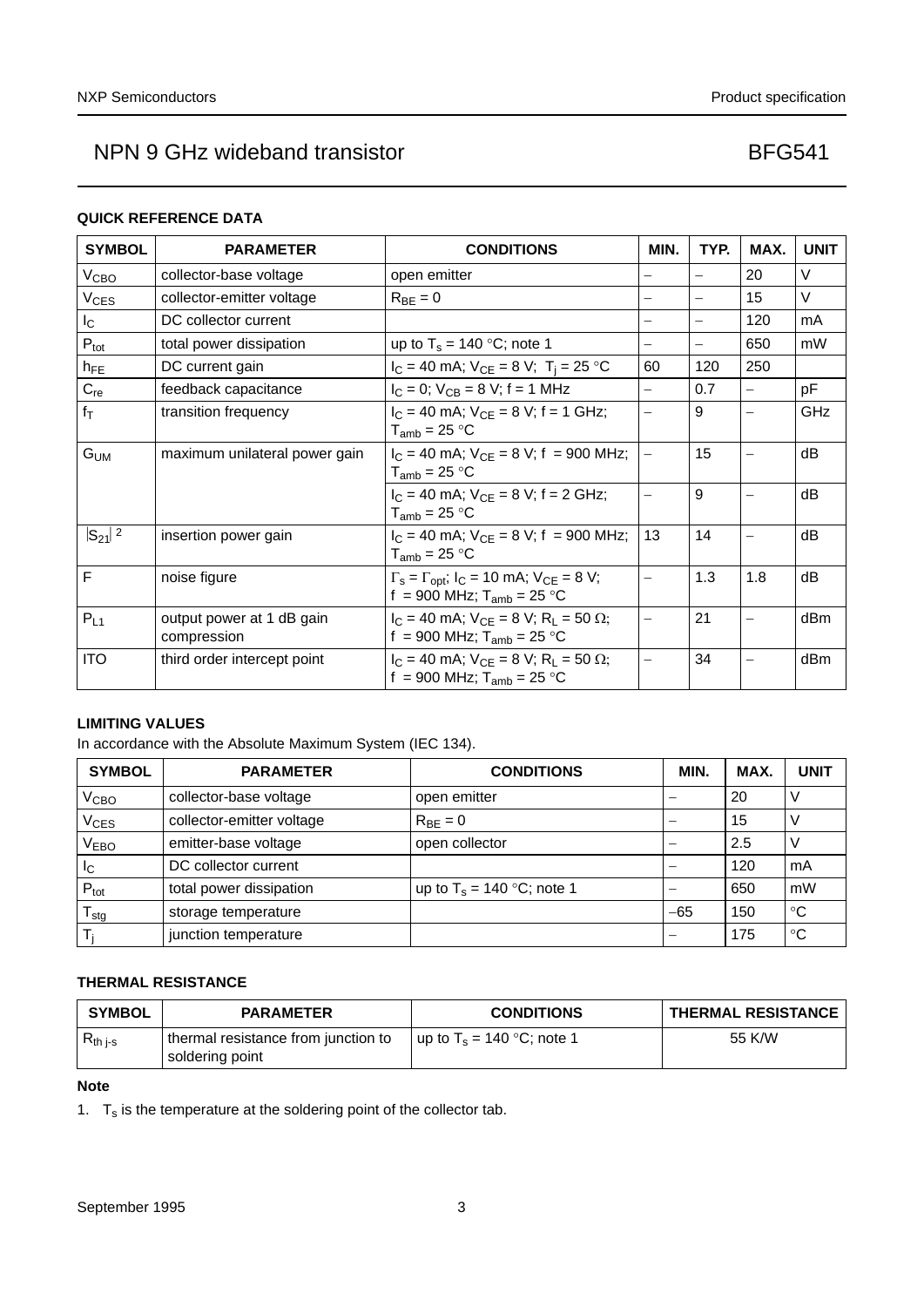### **CHARACTERISTICS**

 $T_i = 25$  °C unless otherwise specified.

| <b>SYMBOL</b>    | <b>PARAMETER</b>                           | <b>CONDITIONS</b>                                                                                          | MIN.                     | TYP.           | MAX.                     | <b>UNIT</b> |
|------------------|--------------------------------------------|------------------------------------------------------------------------------------------------------------|--------------------------|----------------|--------------------------|-------------|
| I <sub>СВО</sub> | collector cut-off current                  | $I_F = 0$ ; $V_{CB} = 8$ V                                                                                 | $\equiv$                 |                | 50                       | nA          |
| $h_{FE}$         | DC current gain                            | $I_C = 40$ mA; $V_{CE} = 8$ V                                                                              | 60                       | 120            | 250                      |             |
| $C_{e}$          | emitter capacitance                        | $I_C = I_c = 0$ ; $V_{EB} = 0.5$ V; f = 1 MHz                                                              | $\equiv$                 | 2              |                          | pF          |
| $C_c$            | collector capacitance                      | $I_E = I_e = 0$ ; $V_{CB} = 8$ V; f = 1 MHz                                                                | $\equiv$                 | 1              |                          | pF          |
| $C_{re}$         | feedback capacitance                       | $I_C = 0$ ; $V_{CB} = 8$ V; f = 1 MHz                                                                      | $\equiv$                 | 0.7            | $\overline{\phantom{0}}$ | pF          |
| $f_T$            | transition frequency                       | $I_C = 40$ mA; $V_{CF} = 8$ V; f = 1 GHz;<br>$T_{amb}$ = 25 °C                                             | $\equiv$                 | 9              | $\overline{\phantom{0}}$ | GHz         |
| $G_{UM}$         | maximum unilateral power gain<br>(note 1)  | $I_C = 40$ mA; $V_{CF} = 8$ V; f = 900 MHz;<br>$T_{amb}$ = 25 °C                                           | $\equiv$                 | 15             |                          | dB          |
|                  |                                            | $I_C = 40$ mA; $V_{CF} = 8$ V; f = 2 GHz;<br>$T_{amb}$ = 25 °C                                             | $\equiv$                 | $\overline{9}$ | $\overline{\phantom{0}}$ | dB          |
| $ S_{21} ^2$     | insertion power gain                       | $I_c = 40$ mA; $V_{CE} = 8$ V; f = 900 MHz;<br>$T_{amb}$ = 25 °C                                           | 13                       | 14             |                          | dB          |
| F                | noise figure                               | $\Gamma_s = \Gamma_{\text{opt}}$ ; $I_C = 10$ mA; $V_{\text{CE}} = 8$ V;<br>f = 900 MHz; $T_{amb}$ = 25 °C | $\equiv$                 | 1.3            | 1.8                      | dB          |
|                  |                                            | $\Gamma_s = \Gamma_{opt}$ ; $I_C = 40$ mA; $V_{CE} = 8$ V;<br>f = 900 MHz; $T_{amb}$ = 25 °C               | $\equiv$                 | 1.9            | 2.4                      | dB          |
|                  |                                            | $\Gamma_s = \Gamma_{\text{opt}}$ ; $I_C = 10$ mA; $V_{\text{CE}} = 8$ V;<br>f = 2 GHz; $T_{amb}$ = 25 °C   | $\overline{\phantom{0}}$ | 2.1            | $\qquad \qquad -$        | dB          |
| $P_{L1}$         | output power at 1 dB gain<br>compression   | $I_c = 40$ mA; $V_{CE} = 8$ V; R <sub>L</sub> = 50 $\Omega$ ;<br>f = 900 MHz; $T_{amb}$ = 25 °C            | $\overline{\phantom{0}}$ | 21             | $\overline{\phantom{0}}$ | dBm         |
| <b>ITO</b>       | third order intercept point                | note 2                                                                                                     | $\equiv$                 | 34             | $\equiv$                 | dBm         |
| $V_{o}$          | output voltage                             | note 3                                                                                                     |                          | 500            | $\overline{\phantom{0}}$ | mV          |
| $d_2$            | second order intermodulation<br>distortion | note 4                                                                                                     |                          | $-50$          | $\equiv$                 | dB          |

#### **Notes**

<span id="page-3-0"></span>1. G<sub>UM</sub> is the maximum unilateral power gain, assuming  $S_{12}$  is zero and

$$
G_{UM} = 10 \log \frac{|S_{21}|^2}{(1-|S_{11}|^2)(1-|S_{22}|^2)} \, dB.
$$

- <span id="page-3-1"></span>2.  $I_C = 40 \text{ mA}$ ;  $V_{CE} = 8 \text{ V}$ ;  $R_L = 50 \Omega$ ;  $f = 900 \text{ MHz}$ ;  $T_{amb} = 25 \text{ °C}$ ;  $f_p = 900$  MHz;  $f_q = 902$  MHz; measured at  $f_{(2p-q)} = 898$  MHz and at  $f_{(2p-q)} = 904$  MHz.
- <span id="page-3-2"></span>3.  $d_{im} = -60$  dB (DIN 45004B);  $I_C = 40$  mA;  $V_{CE} = 8$  V;  $Z_L = Z_s = 75 \Omega$ ;  $T_{amb} = 25 \degree C$ ;  $V_p = V_o$ ;  $V_q = V_o - 6$  dB;  $V_r = V_o - 6$  dB;  $f_p = 795.25$  MHz;  $f_q = 803.25$  MHz;  $f_r = 805.25$  MHz; measured at  $f_{(p+q-1)} = 793.25$  MHz
- <span id="page-3-3"></span>4.  $I_C = 40 \text{ mA}$ ;  $V_{CE} = 8 \text{ V}$ ;  $V_0 = 325 \text{ mV}$ ;  $T_{amb} = 25 \text{ °C}$ ;  $f_p = 250$  MHz;  $f_q = 560$  MHz; measured at  $f_{(p+q)} = 810$  MHz

September 1995 4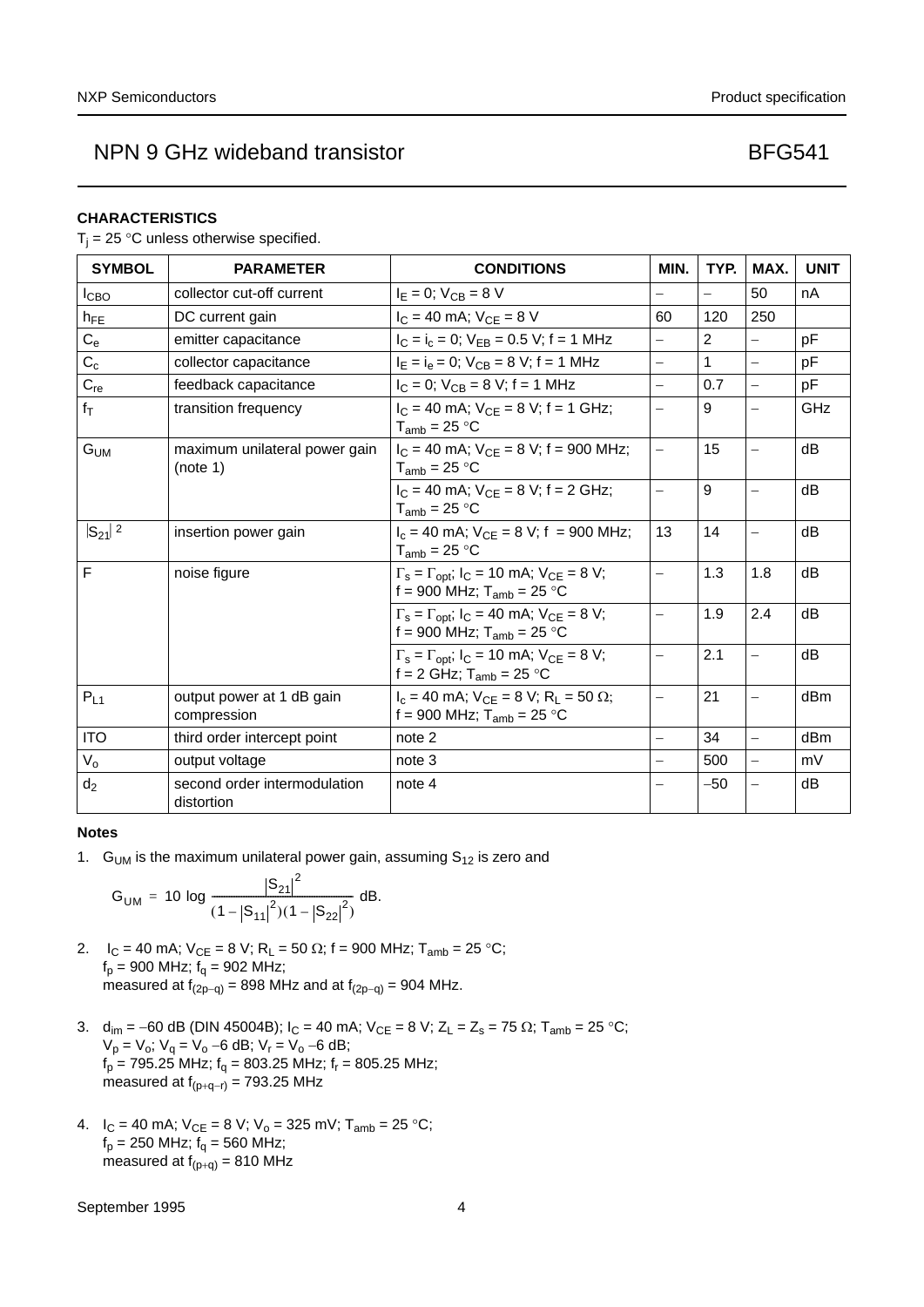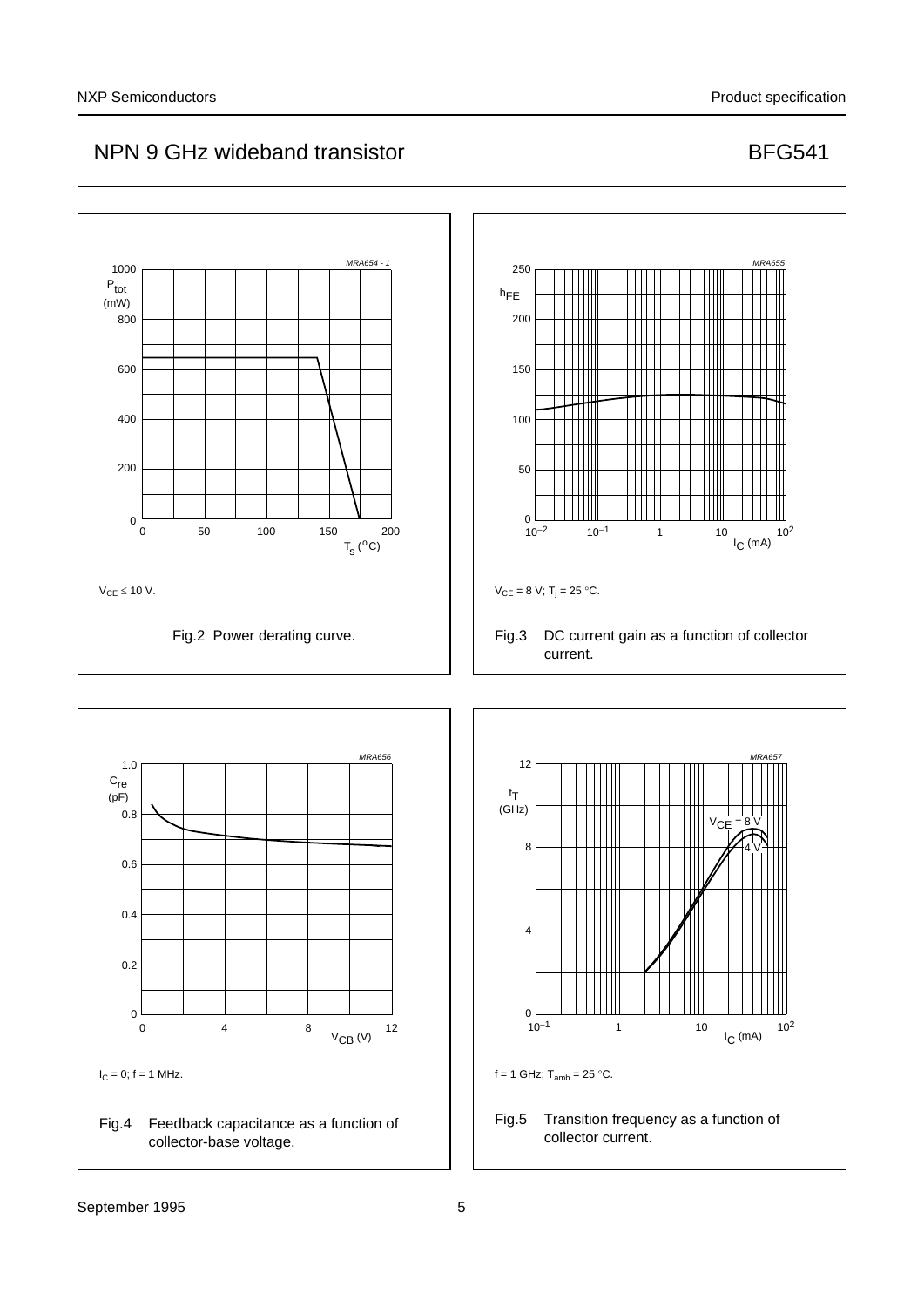<span id="page-5-1"></span><span id="page-5-0"></span>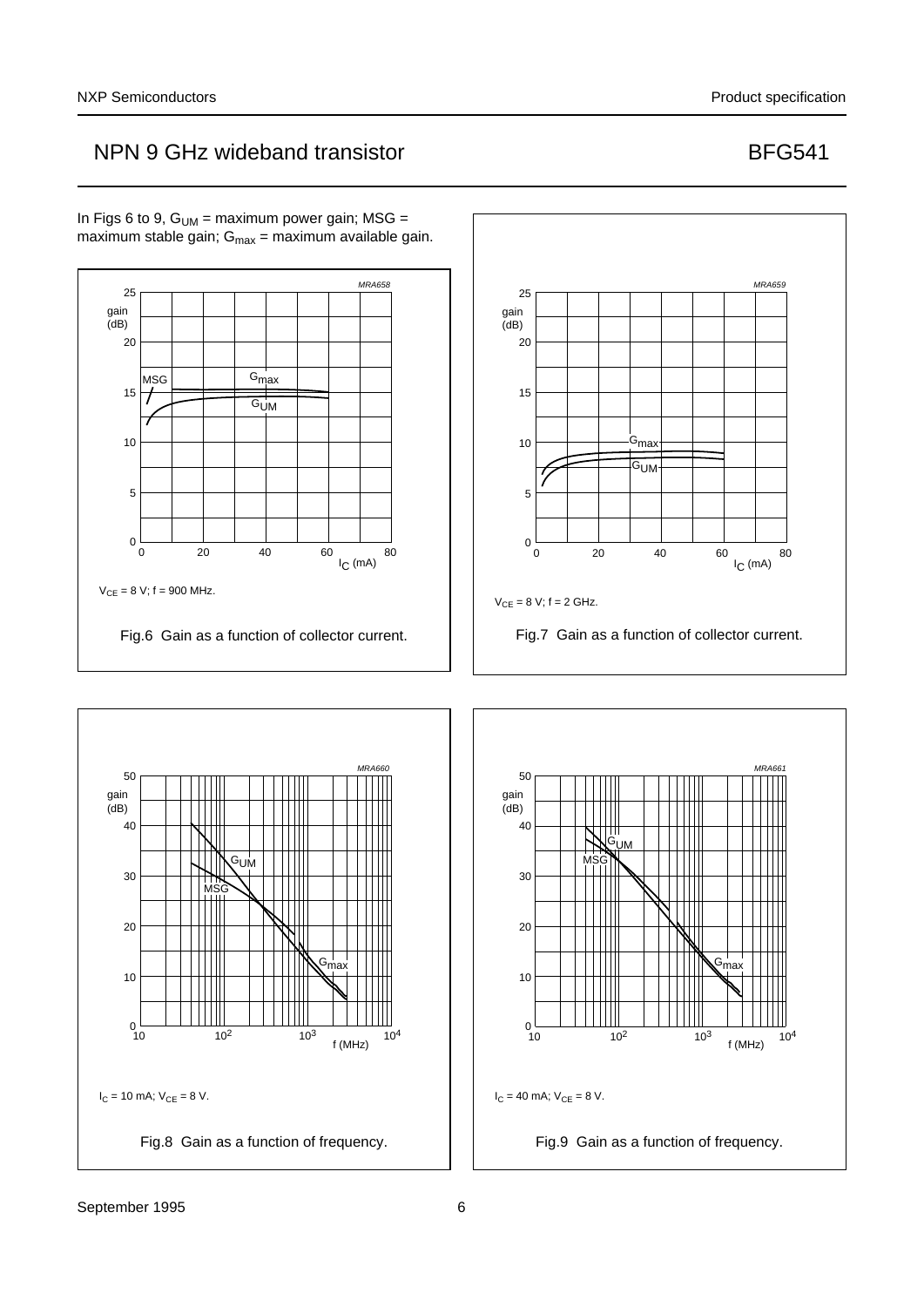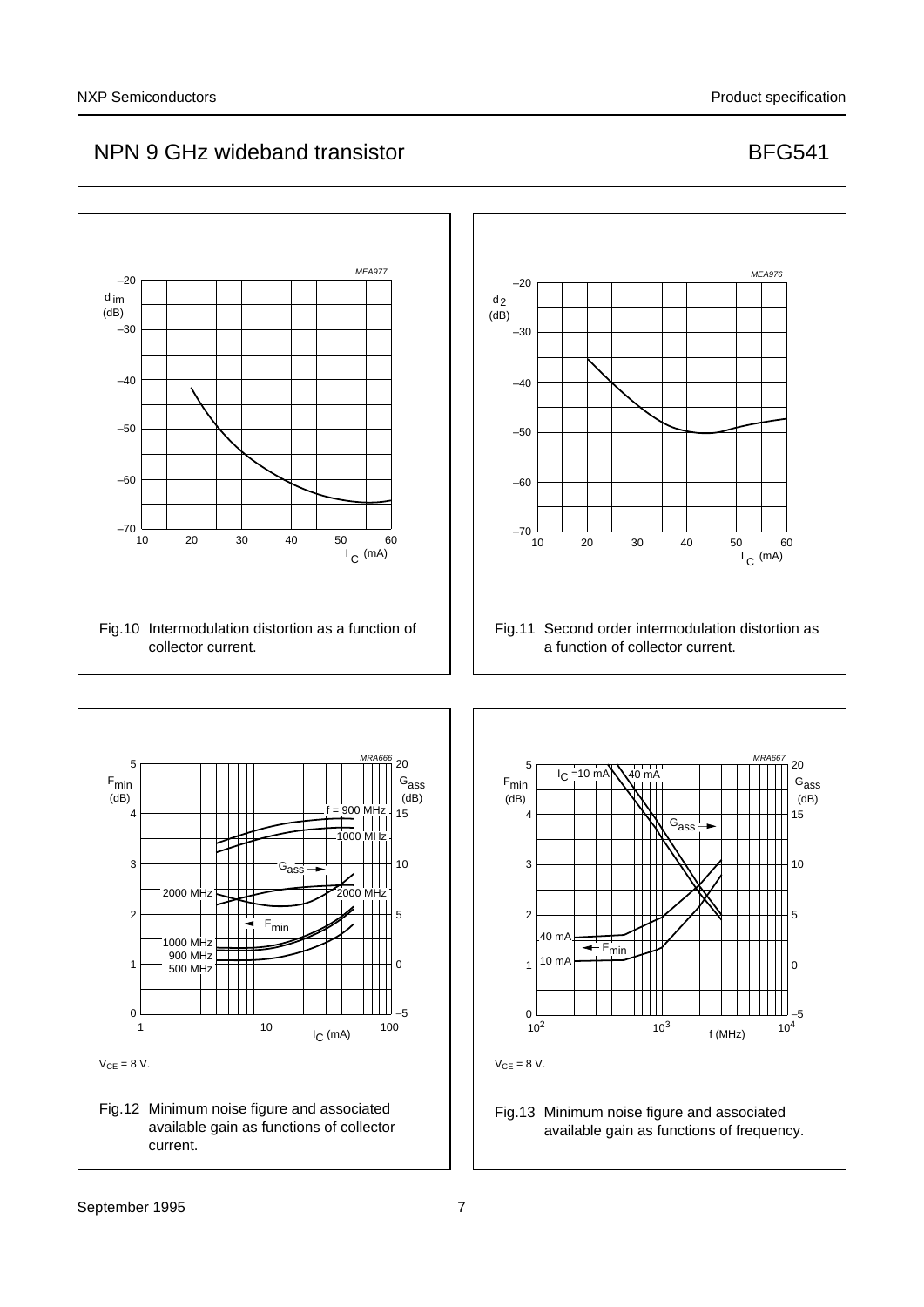

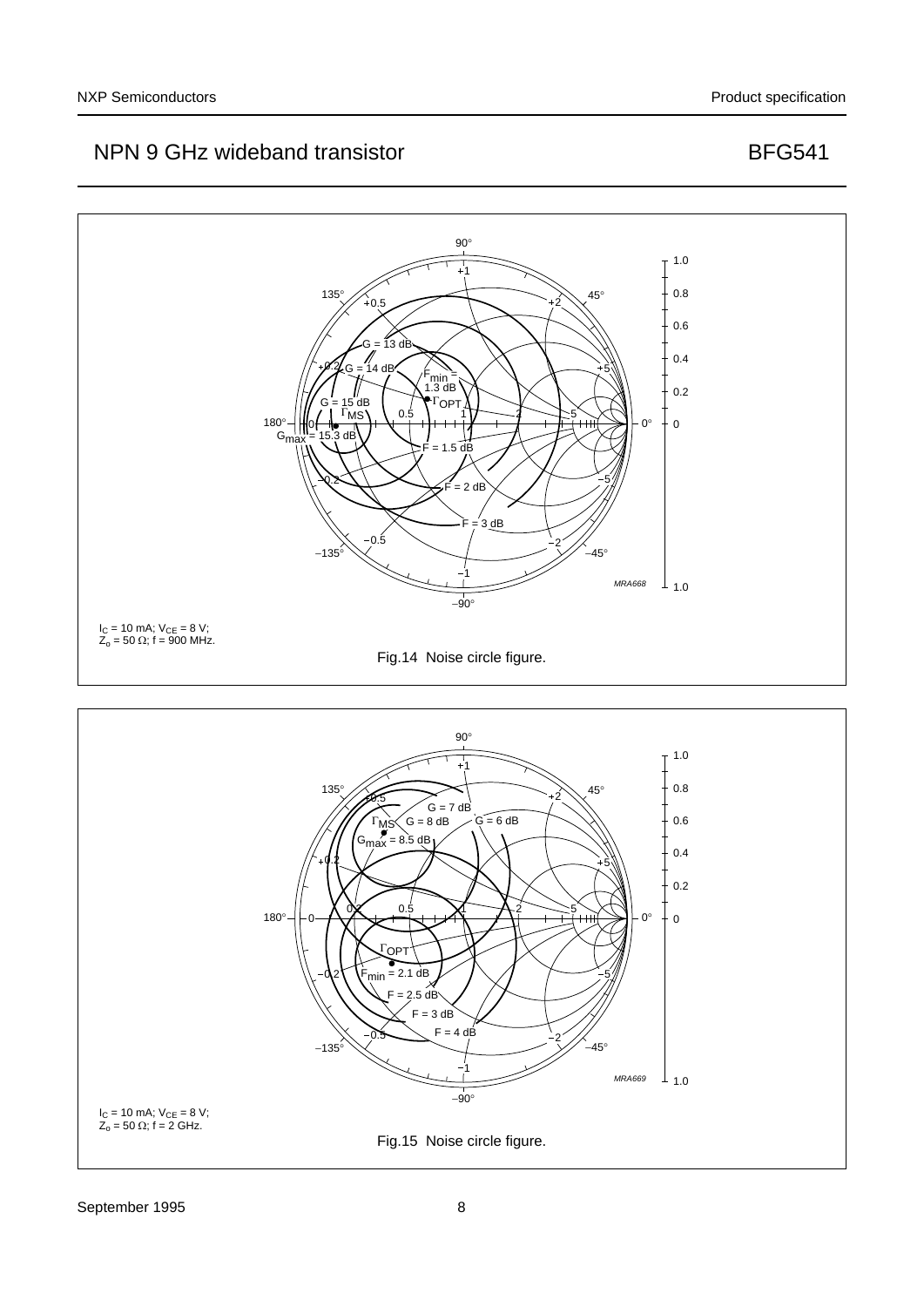

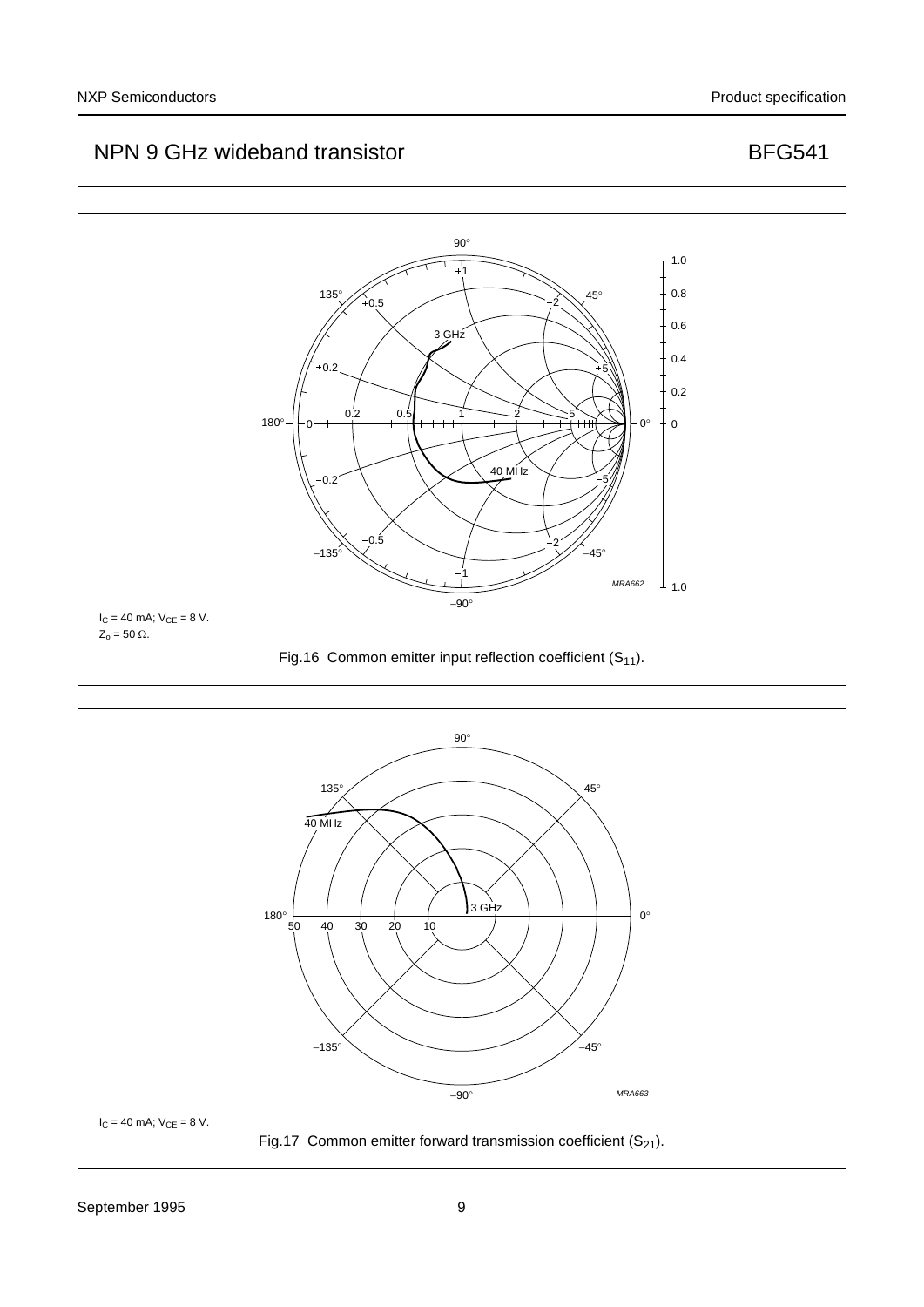

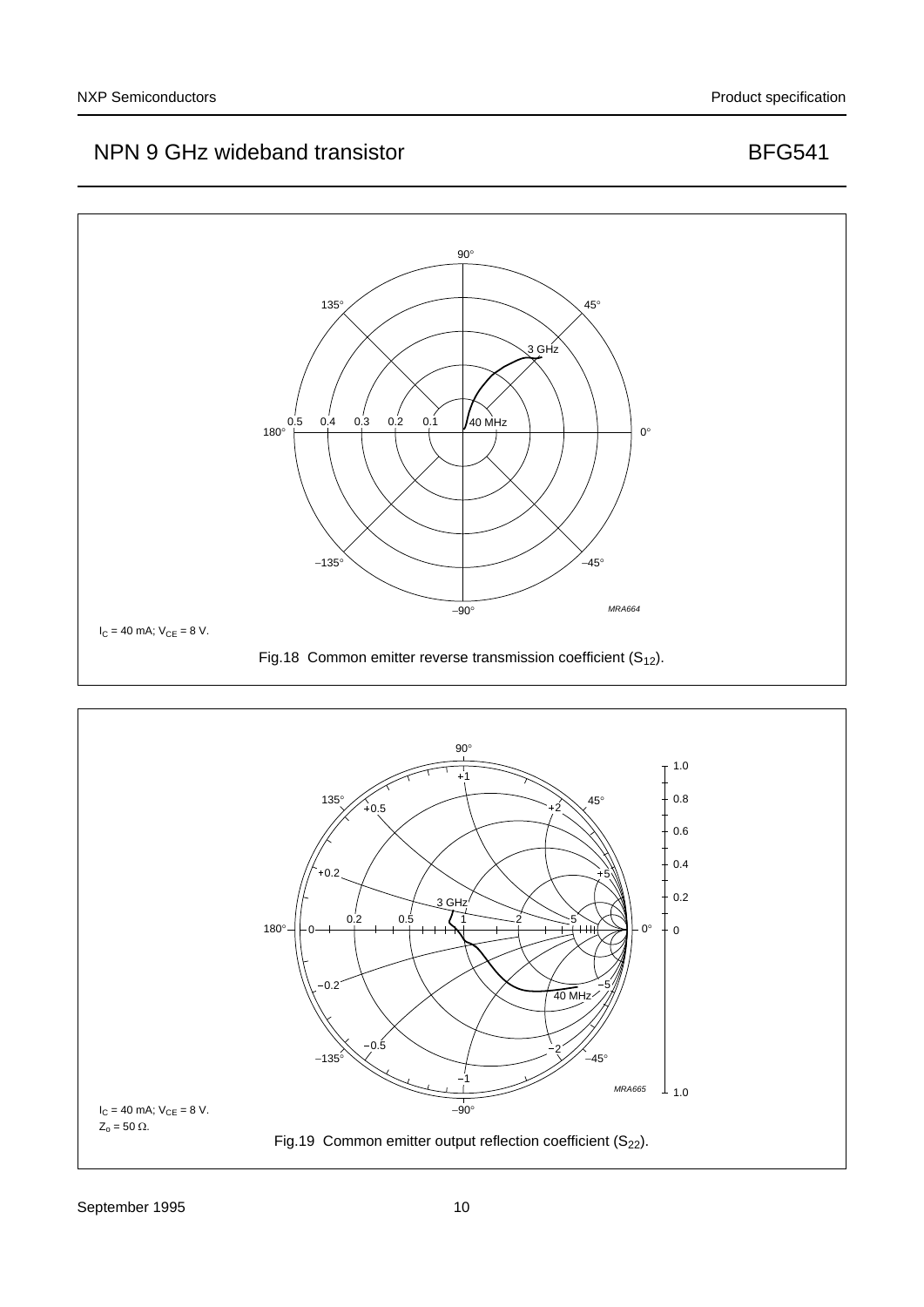### **PACKAGE OUTLINE**

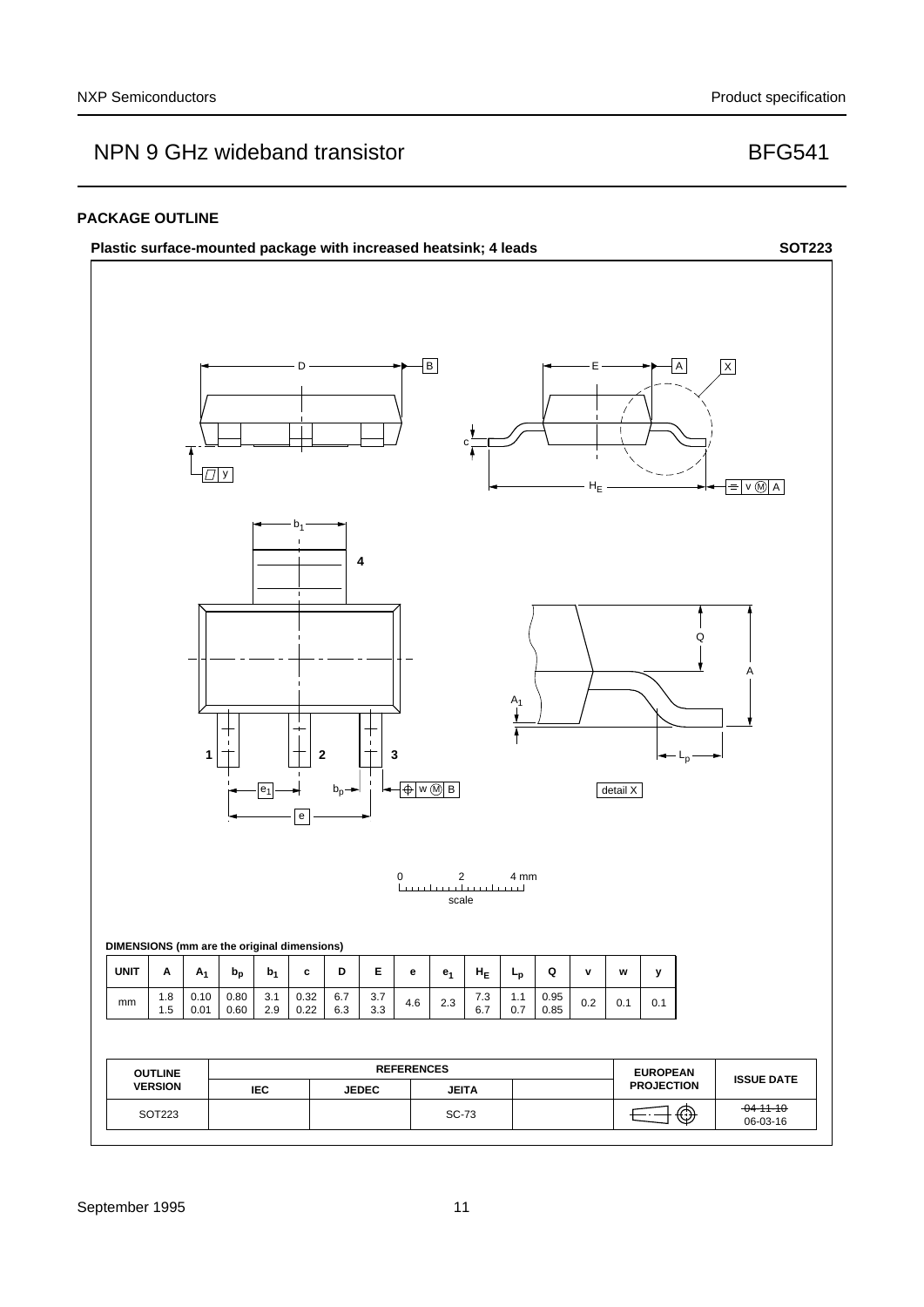|  |  | <b>DATA SHEET STATUS</b> |
|--|--|--------------------------|
|--|--|--------------------------|

| <b>DOCUMENT</b><br><b>STATUS(1)</b> | <b>PRODUCT</b><br><b>STATUS(2)</b> | <b>DEFINITION</b>                                                                        |
|-------------------------------------|------------------------------------|------------------------------------------------------------------------------------------|
| Objective data sheet                | Development                        | This document contains data from the objective specification for product<br>development. |
| Preliminary data sheet              | Qualification                      | This document contains data from the preliminary specification.                          |
| l Product data sheet                | Production                         | This document contains the product specification.                                        |

#### **Notes**

- <span id="page-11-0"></span>1. Please consult the most recently issued document before initiating or completing a design.
- <span id="page-11-1"></span>2. The product status of device(s) described in this document may have changed since this document was published and may differ in case of multiple devices. The latest product status information is available on the Internet at URL http://www.nxp.com.

### **DEFINITIONS**

**Product specification** — The information and data provided in a Product data sheet shall define the specification of the product as agreed between NXP Semiconductors and its customer, unless NXP Semiconductors and customer have explicitly agreed otherwise in writing. In no event however, shall an agreement be valid in which the NXP Semiconductors product is deemed to offer functions and qualities beyond those described in the Product data sheet.

#### **DISCLAIMERS**

**Limited warranty and liability** — Information in this document is believed to be accurate and reliable. However, NXP Semiconductors does not give any representations or warranties, expressed or implied, as to the accuracy or completeness of such information and shall have no liability for the consequences of use of such information.

In no event shall NXP Semiconductors be liable for any indirect, incidental, punitive, special or consequential damages (including - without limitation - lost profits, lost savings, business interruption, costs related to the removal or replacement of any products or rework charges) whether or not such damages are based on tort (including negligence), warranty, breach of contract or any other legal theory.

Notwithstanding any damages that customer might incur for any reason whatsoever, NXP Semiconductors' aggregate and cumulative liability towards customer for the products described herein shall be limited in accordance with the *Terms and conditions of commercial sale* of NXP Semiconductors.

**Right to make changes** - NXP Semiconductors reserves the right to make changes to information published in this document, including without limitation specifications and product descriptions, at any time and without notice. This document supersedes and replaces all information supplied prior to the publication hereof.

**Suitability for use** - NXP Semiconductors products are not designed, authorized or warranted to be suitable for use in life support, life-critical or safety-critical systems or equipment, nor in applications where failure or malfunction of an NXP Semiconductors product can reasonably be expected to result in personal injury, death or severe property or environmental damage. NXP Semiconductors accepts no liability for inclusion and/or use of NXP Semiconductors products in such equipment or applications and therefore such inclusion and/or use is at the customer's own risk.

**Applications** — Applications that are described herein for any of these products are for illustrative purposes only. NXP Semiconductors makes no representation or warranty that such applications will be suitable for the specified use without further testing or modification.

Customers are responsible for the design and operation of their applications and products using NXP Semiconductors products, and NXP Semiconductors accepts no liability for any assistance with applications or customer product design. It is customer's sole responsibility to determine whether the NXP Semiconductors product is suitable and fit for the customer's applications and products planned, as well as for the planned application and use of customer's third party customer(s). Customers should provide appropriate design and operating safeguards to minimize the risks associated with their applications and products.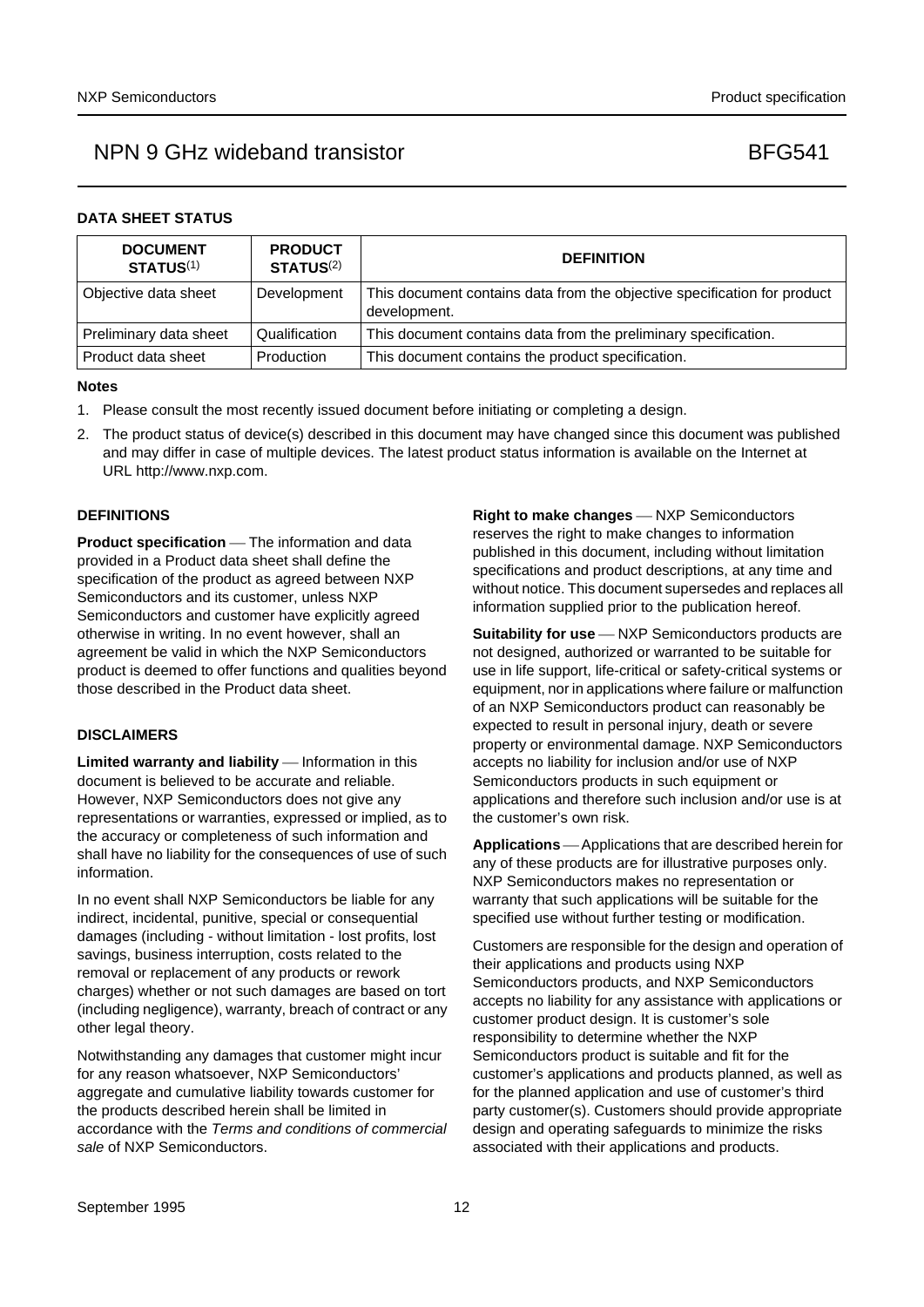NXP Semiconductors does not accept any liability related to any default, damage, costs or problem which is based on any weakness or default in the customer's applications or products, or the application or use by customer's third party customer(s). Customer is responsible for doing all necessary testing for the customer's applications and products using NXP Semiconductors products in order to avoid a default of the applications and the products or of the application or use by customer's third party customer(s). NXP does not accept any liability in this respect.

Limiting values Stress above one or more limiting values (as defined in the Absolute Maximum Ratings System of IEC 60134) will cause permanent damage to the device. Limiting values are stress ratings only and (proper) operation of the device at these or any other conditions above those given in the Recommended operating conditions section (if present) or the Characteristics sections of this document is not warranted. Constant or repeated exposure to limiting values will permanently and irreversibly affect the quality and reliability of the device.

**Terms and conditions of commercial sale – NXP** Semiconductors products are sold subject to the general terms and conditions of commercial sale, as published at http://www.nxp.com/profile/terms, unless otherwise agreed in a valid written individual agreement. In case an individual agreement is concluded only the terms and conditions of the respective agreement shall apply. NXP Semiconductors hereby expressly objects to applying the customer's general terms and conditions with regard to the purchase of NXP Semiconductors products by customer.

**No offer to sell or license** — Nothing in this document may be interpreted or construed as an offer to sell products that is open for acceptance or the grant, conveyance or implication of any license under any copyrights, patents or other industrial or intellectual property rights.

**Export control** — This document as well as the item(s) described herein may be subject to export control regulations. Export might require a prior authorization from national authorities.

**Quick reference data** — The Quick reference data is an extract of the product data given in the Limiting values and Characteristics sections of this document, and as such is not complete, exhaustive or legally binding.

**Non-automotive qualified products** — Unless this data sheet expressly states that this specific NXP Semiconductors product is automotive qualified, the product is not suitable for automotive use. It is neither qualified nor tested in accordance with automotive testing or application requirements. NXP Semiconductors accepts no liability for inclusion and/or use of non-automotive qualified products in automotive equipment or applications.

In the event that customer uses the product for design-in and use in automotive applications to automotive specifications and standards, customer (a) shall use the product without NXP Semiconductors' warranty of the product for such automotive applications, use and specifications, and (b) whenever customer uses the product for automotive applications beyond NXP Semiconductors' specifications such use shall be solely at customer's own risk, and (c) customer fully indemnifies NXP Semiconductors for any liability, damages or failed product claims resulting from customer design and use of the product for automotive applications beyond NXP Semiconductors' standard warranty and NXP Semiconductors' product specifications.